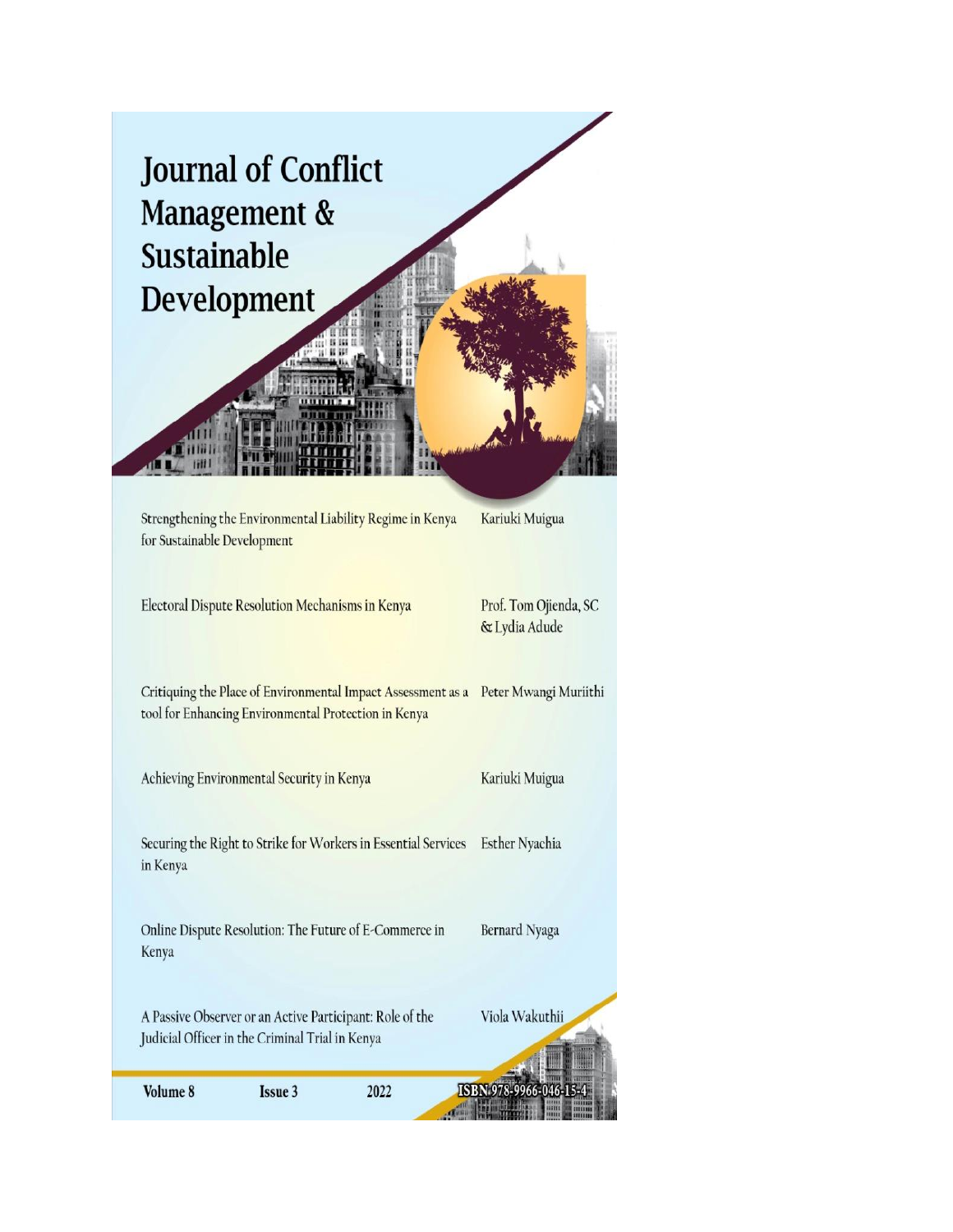# **Critiquing the place of Environmental Impact Assessment as a tool for Enhancing Environmental Protection in Kenya**

## *By: Peter Mwangi Muriithi\**

#### *Abstract*

*In a bid to protect the environment, the environmental law in Kenya has deliberately imposed an obligation on persons wishing to undertake various programmes, activities or projects to undertake Environmental Impact Assessment. Indeed, Environmental Impact Assessment has mandatorily become a prerequisite to undertaking various programmes, activities or projects that have an impact on the environment. This demonstrates the seminal role of environmental impact assessment in protecting the environment in Kenya.*

*This paper seeks to critique the role of Environmental Impact Assessment in the protection of the environment in Kenya. In doing so, the paper will analyze; what constitutes Environmental Impact Assessment, the legal framework governing Environmental Impact Assessment, the importance of Environmental Impact Assessment as a tool for enhancing environmental protection and lastly offer a conclusion.*

## **1.0 Introduction**

 $\overline{a}$ 

Development can have and has had over the years, major impacts on the environment, by degrading soils and waterways, altering landscapes and threatening biodiversity. In addition to harming our surroundings, these impacts can and do have significant economic costs and negatively affect human health. Environmental Impact Assessments (herein "EIA") provide a tool that would assist in the anticipation and minimization of development's negative effects on the environment.<sup>1</sup>

Environmental Impact Assessments is a process of evaluating the likely environmental impacts of a proposed project or development, taking into account inter-related socio-economic, cultural and human-health impacts, both beneficial and adverse.<sup>2</sup>

*United Nations Environment Programme (herein UNEP),* defines *Environmental Impact Assessment* as a tool used to identify the

**<sup>\*</sup>**LL. B & LL.M-University of Nairobi, PGDL, Patent Agent, Court Accredited Mediator, MCIArb, Publisher, Accomplished Legal Researcher, Publisher, Global Citizen & Legal Audit and Compliance Officer Email: [petermuriithiattorney@gmail.com](mailto:petermuriithiattorney@gmail.com) 

<sup>1</sup>United Nations Environment Programme, Training Manual on International Environmental Law page 295

 $2$  [<https://www.cbd.int/impact/whatis.shtml>lastly](https://www.cbd.int/impact/whatis.shtml%3elastly) accessed on 2/5/22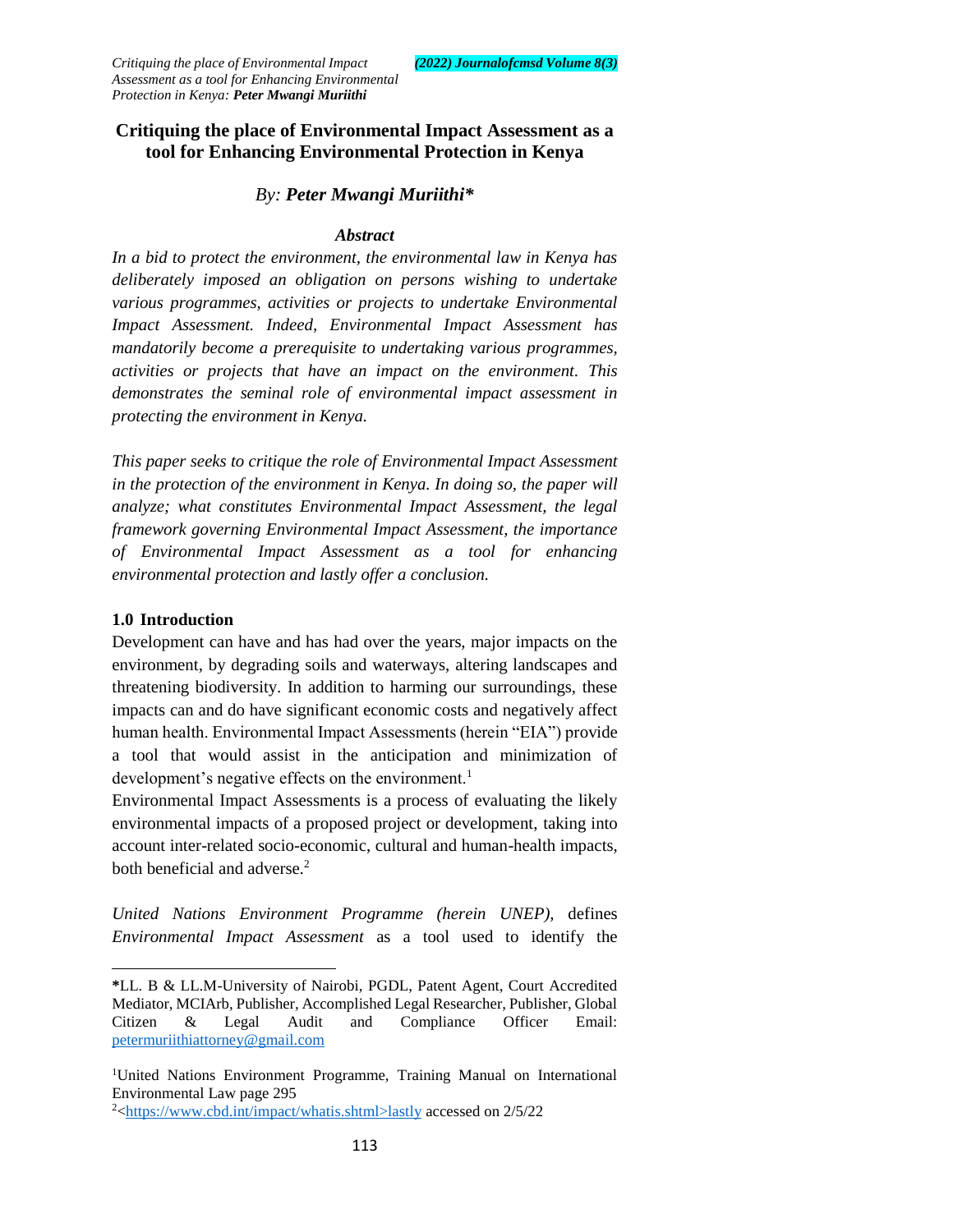environmental, social and economic impacts of a project prior to decisionmaking. It aims to predict environmental impacts at an early stage in project planning and design, find ways and means to reduce adverse impacts, shape projects to suit the local environment and present the predictions and options to decision-makers.<sup>3</sup>Statutorily, Environmental Impact Assessment is defined as a systematic examination conducted to determine whether or not a programme, activity or project will have any adverse impacts on the environment.<sup>4</sup>

On the other hand, environmental protection has been defined as the practice of protecting the natural environment by individuals, organizations and governments.<sup>5</sup> Its objectives are to conserve natural resources and the existing natural environment and, where possible, to repair damage and reverse trends.<sup>6</sup>

# **2.0 The Legal Framework Governing Environmental Impact Assessment in Kenya**

Environmental Impact Assessment in Kenya is delimited by the Environmental Management and Co-Ordination Act No. 8 of 1999 and its subsidiary legislation namely Environmental (Impact Assessment and Audit) Regulations, 2003.Environmental Management and Co-Ordination Act No. 8 of 1999 under Part VI provides for Environmental Impact Assessment. Section 57A (1) of Cap No.8 of 1999 makes strategic environmental assessment *mandatory* for all policies, plans and programmes before their implementation.

Further, Section 57A (2) of Cap No.8 of 1999 provides that for the avoidance of doubt, the plans, programmes and policies are those that are;

 $\overline{\phantom{a}}$ 

<sup>3</sup><https://www.unep.org/resources/report/environmental-impact-assessment-andstrategic-environmental-assessment-towards> lastly accessed on 2/5/22

<sup>4</sup>Section 2 of the Environmental Management and Co-Ordination Act No. 8 of 1999 and Regulation No. 2 of Environmental (Impact Assessment and Audit) Regulations, 2003

 $5$  s  $\sim$ yourdictionary.com. > lastly accessed on 2/5/22

<sup>(</sup>Law Insider Dictionary[-Environmental protection](https://www.lawinsider.com/dictionary/environmental-protection) means any action designed to remedy or prevent damage to physical surroundings or natural resources by human activities, including to adapt to and mitigate climate change, to reduce the risk of such damage or to lead to more efficient and sustainable use of natural resources, including the use of sustainable renewable feed stocks, including and energysaving measures and the use of renewable sources of energy and other techniques to reduce greenhouse gas emissions

<sup>&</sup>lt;https://www.lawinsider.com/dictionary/environmental-protection> lastly accessed on 2/5/22

<sup>6</sup><"What is Environmental Protection? Definition of Environmental Protection (Bryan A. Garner Black's Law Dictionary 9<sup>th</sup> Ed.)". The Law Dictionary. See; https://www.igi-global.com/dictionary/environmental-protection/10073> lastly accessed on 2/5/22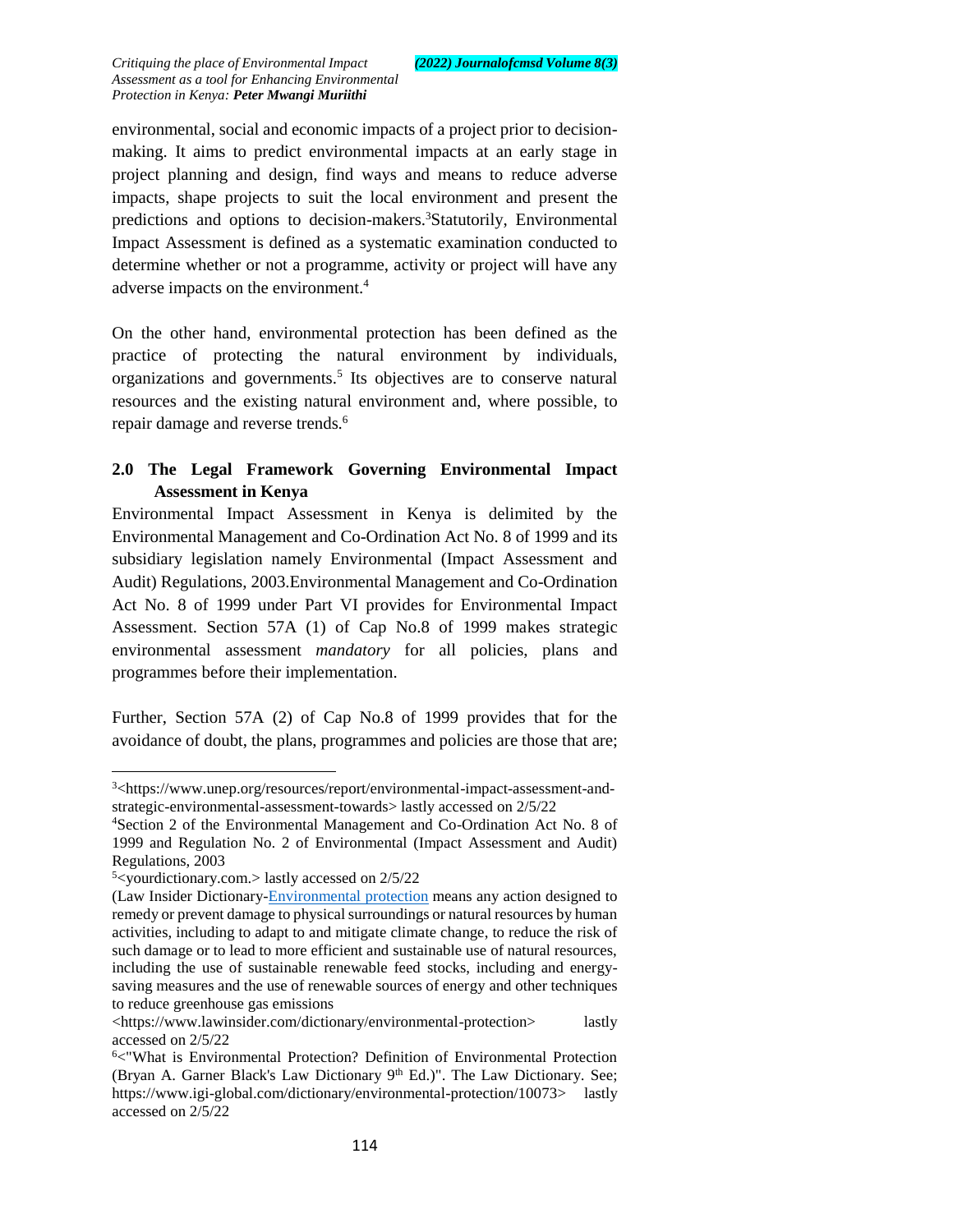*(a) subject to preparation or adoption by an authority at regional, national, county or local level, or which are prepared by an authority for adoption through a legislative procedure by Parliament, Government or if regional, by agreements between the governments or regional authorities, as the case may be; (b) determined by the Authority*<sup>7</sup> *as likely to have significant effects on the environment.*

This delimitation of policies, plans and programmes that are subject to strategic environmental assessment by Section 57A (2) of Cap No.8 of 1999 widens the scope of projects<sup>8</sup> that are subject to environmental impact assessment.

Section 58 of Cap No.8 of 1999 provides for the application of an Environmental Impact Assessment licence from the National Environment Management Authority (herein Authority) by a proponent of a project, before financing, commencing, proceeding with, carrying out, executing or conducting the project.<sup>9</sup>

Section 59 of Cap No.8 of 1999 imposes an obligation upon the National Environment Management Authority to publish the Environmental Impact Assessment study report received from a proponent of a project in at least two newspapers circulating in the area of the project and over the radio a notice.

The importance of Environmental Impact Assessment is further demonstrated by Section 62 of Cap No.8 of 1999 which gives the National Environment Management Authority power to request a proponent of a project to carry out at his own expense further evaluation or Environmental Impact Assessment study, review or submit additional information to ensure that the environmental impact assessment study, review or evaluation report is as accurate and exhaustive as possible.<sup>10</sup>

It is also noteworthy that Section 67 of Cap No.8 of 1999 gives the National Environment Management Authority power to revoke, suspend or cancel an Environmental Impact Assessment Licence issued to a proponent.

 $\overline{a}$ 

<sup>7</sup>Section 2 of the Environmental Management and Co-Ordination Act No. 8 of 1999 defines "Authority" as the National Environment Management Authority established under section 7 Cap No. 8 of 1999.

<sup>8</sup>Section 2 of the Environmental Management and Co-Ordination Act No. 8 of 1999 defines a "project" to include any project, programme or policy that leads to projects which may have an impact on the environment.

<sup>9</sup>Environmental Management and Co-Ordination Act No. 8 of 1999

<sup>&</sup>lt;sup>10</sup>Section 62 of Cap No.8 of 1999; Further Environmental Impact Assessment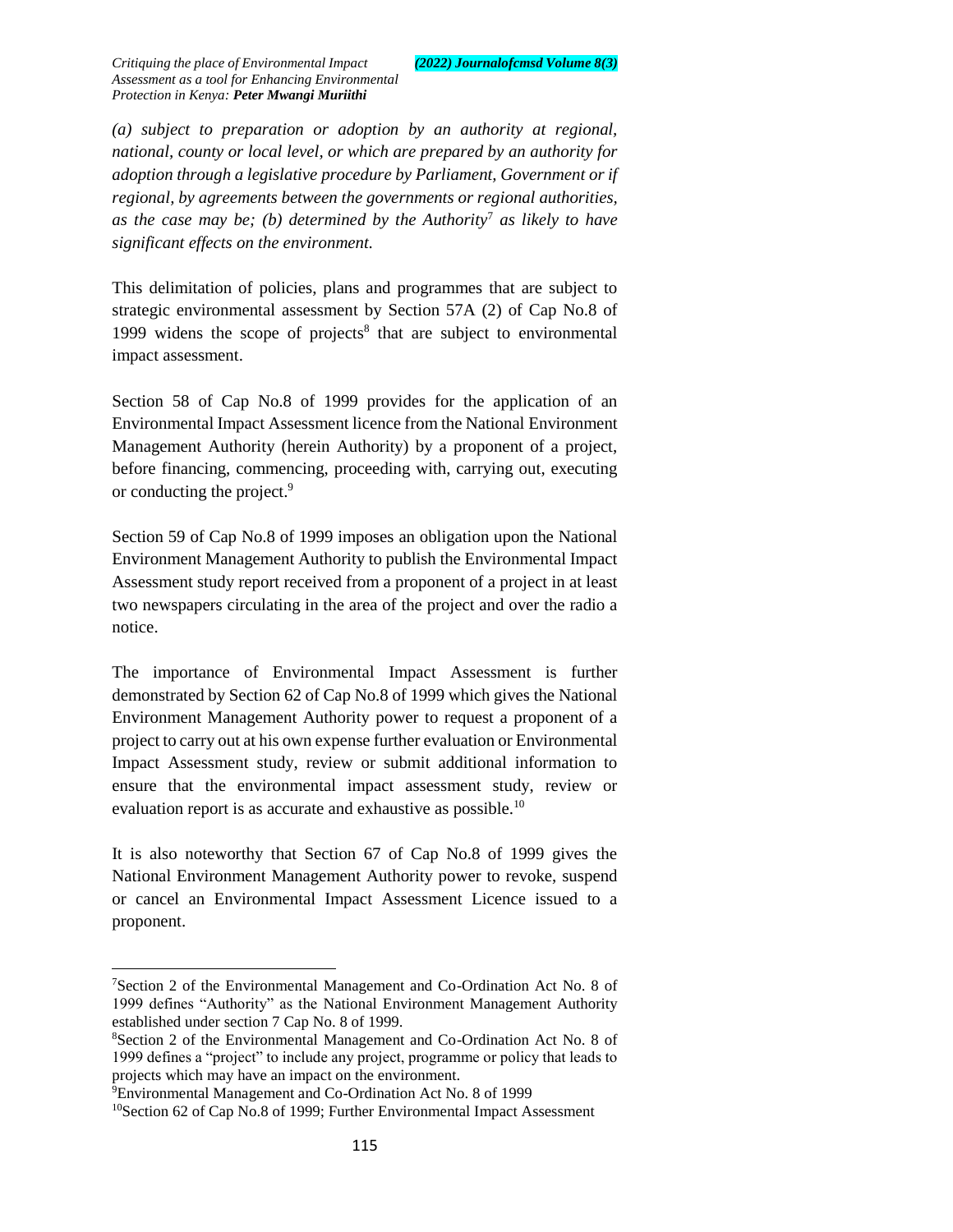Lastly, the subsidiary legislation namely; Environmental (Impact Assessment and Audit) Regulations, 2003 in detail outlines the practical aspects and steps that should be followed in acquiring an Environmental Impact Assessment Licence by a proponent.

The Environmental (Impact Assessment and Audit) Regulations, 2003 under regulation 42 outlines what the environmental impact assessment that is to be carried out on a project should consider. This includes; *(a) the use of natural resources; (b) the protection and conservation of biodiversity; (c) human settlement and cultural issues; (d) socio-economic factors; and (e) the protection, conservation of natural physical surroundings of scenic beauty as well as protection and conservation of the built environment of historic or cultural significance.* This demonstrates the significance of environmental impact assessment in environmental protection.

Further, regulation 46 of Environmental (Impact Assessment and Audit) Regulations, 2003 provides for an *appeal* within sixty (60) days to the National Environment Tribunal<sup>11</sup> where a person is aggrieved by the decision of the National Environment Management Authority on the Environmental Impact Assessment Licence.

This includes where any person who is aggrieved by; (a) a refusal to grant a licence or by a refusal to transfer a licence by the Authority(b) the imposition of any condition, limitation or restriction on a licence (c) the revocation, suspension or variation of a licence issued by the Authority; (d) the amount of money which the person is required to pay as fees by the Authority (e) the imposition of any environmental restoration order or environmental improvement order on the project by the Authority or (f) the approval or reinstatement by the Authority of an environmental impact assessment licence.<sup>12</sup>

Environmental Impact Assessment has found its place in international law as captured by the Convention on Environmental Impact Assessment in a Transboundary Context (informally called the Espoo Convention). <sup>13</sup> However, Kenya is not a signatory and/or has not ratified the Convention

l

<sup>11</sup>Established under Section 125 of the Environmental Management and Co-Ordination Act No. 8 of 1999

 $12$ Regulation 46 of Environmental (Impact Assessment and Audit) Regulations, 2003

<sup>13</sup>[<https://unece.org/fileadmin/DAM/env/eia/documents/legaltexts/Espoo\\_Conve](https://unece.org/fileadmin/DAM/env/eia/documents/legaltexts/Espoo_Convention_authentic_ENG.pdf) [ntion\\_authentic\\_ENG.pdf>](https://unece.org/fileadmin/DAM/env/eia/documents/legaltexts/Espoo_Convention_authentic_ENG.pdf) lastly accessed on 2/5/22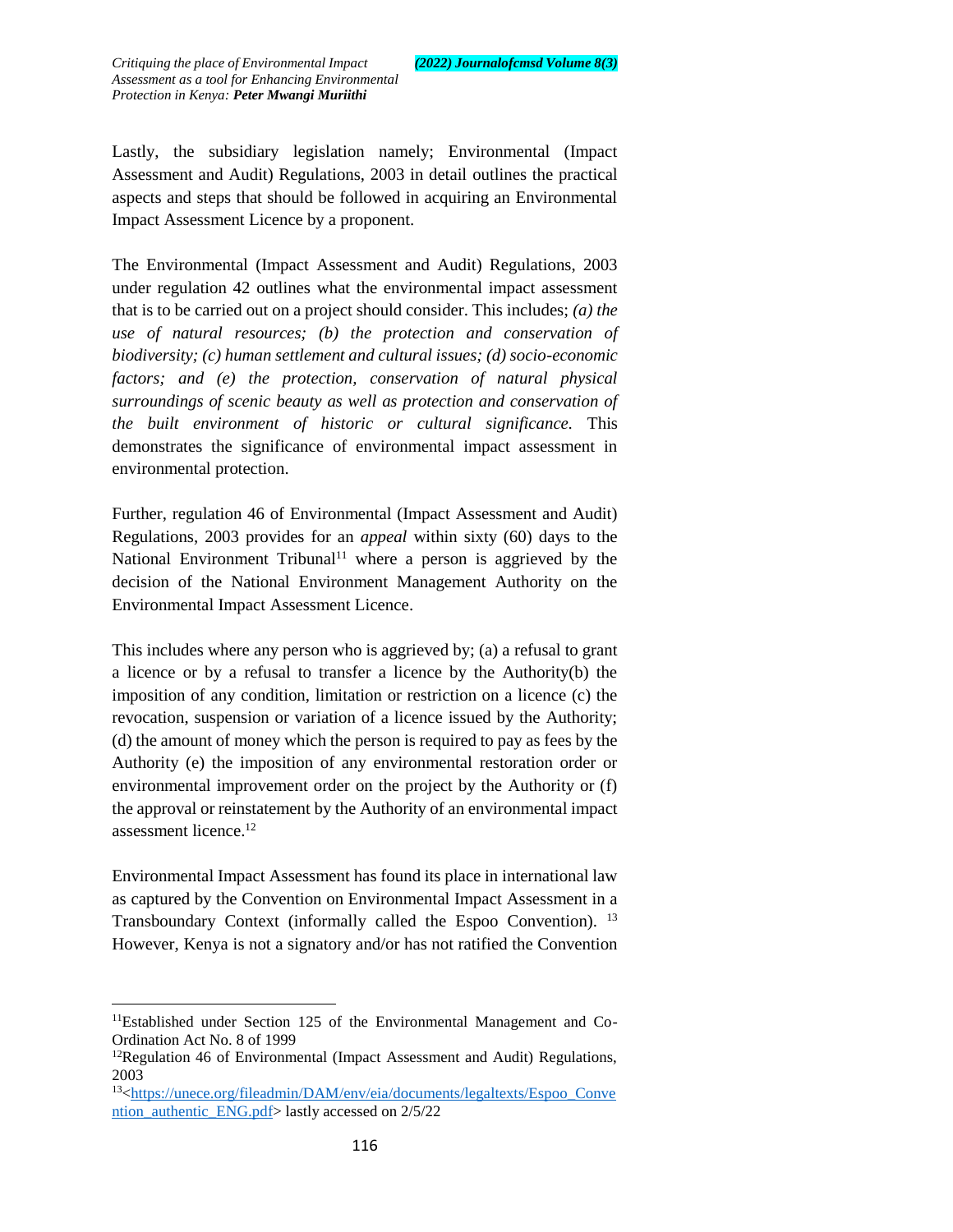on Environmental Impact Assessment in a Transboundary Context which was signed in Espoo, Finland, in 1991 and entered into force in 1997.<sup>14</sup> The Convention on Environmental Impact Assessment in a Transboundary Context sets out the obligations of Parties, that is, States that have agreed to be bound by the Convention to carry out an Environmental Impact Assessment of certain activities at an early stage of planning. <sup>15</sup>

The Convention on Environmental Impact Assessment in a Transboundary Context also lays down the general obligation of States to notify and consult each other on all major projects under consideration that are likely to have a significant adverse environmental impact across boundaries.<sup>16</sup>

## **3.0 The importance of Environmental Impact Assessment as a tool for enhancing environmental protection in Kenya**

Environmental Impact Assessment arose out of the need to curb pollution and unnecessary degradation of natural resources caused by rapid population growth, industrialization, agricultural development, and technological progress. EIA recognizes that natural resources are finite and incapable of absorbing the unchecked demands of modern society. Over time, *EIA* has become one of the most effective and practical tools to protect the environment as it is a means of promoting sustainable development and its integrative aspects.<sup>17</sup>

It is worth noting that, when Environmental Impact Assessment is undertaken in the early stages of project planning and design, it can help shape development in a manner that best suits the local environment and is most responsive to human needs.<sup>18</sup>

Indeed, without any shadow of a doubt, EIA serves as a standard for determining whether or not due diligence was exercised by persons wishing to undertake various programmes, activities or projects that would have an impact on the environment.<sup>19</sup>

 $\overline{a}$ 

<sup>&</sup>lt;sup>14</sup><https://treaties.un.org/Pages/ViewDetails.aspx?src=TREATY&mtdsg\_no=X XVII-4-b&chapter=27#1> lastly accessed on 2/5/22

<sup>&</sup>lt;sup>15</sup>Article 2 of the Convention on Environmental Impact Assessment in a Transboundary Context

<sup>&</sup>lt;sup>16</sup>Article 3 of the Convention on Environmental Impact Assessment in a Transboundary Context

<sup>17</sup>United Nations Environment Programme, Training Manual on International Environmental Law page 295 <sup>18</sup>Ibid No.17

<sup>19</sup>United Nations Environment Programme, Training Manual on International Environmental Law page 33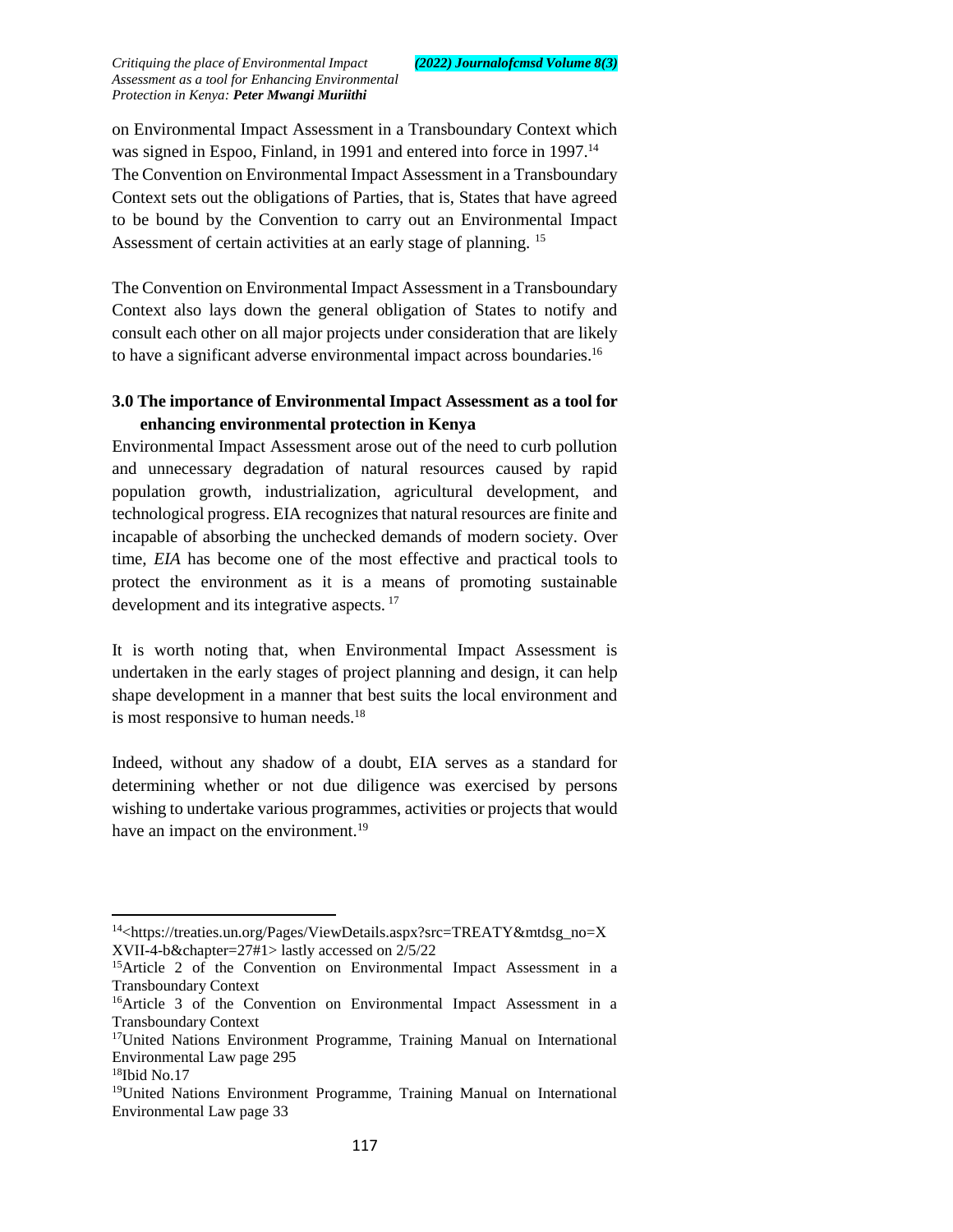By using EIA both environmental and economic benefits can be achieved, such as reduced cost and time of project implementation and design, avoided treatment/clean-up costs and impacts of laws and regulations. <sup>20</sup>

EIA assesses the impacts of a proposed project before work on the project begins. In some circumstances, where the impact of policies, plans and programmes is under consideration, EIA is carried out as a Strategic Environmental Assessment ("SEA")<sup>21</sup> and provides decision-makers with information about the consequences of the development programmes under consideration.<sup>22</sup>

In addition to helping formulate proper development policy, EIA also provides for *public involvement in the decision making process*. Thus, EIA serves three main functions<sup>23</sup>:

- *a) Integration of environmental issues into planning and decisionmaking;*
- *b) Anticipation and minimization of environmental damage; and*
- *c) Public participation in decision-making and environmental conservation*

EIA's focus on environmental conservation and sustainable development echoes general principles and concepts of customary law. The focus is embodied in many Multilateral Environmental Agreements, including the Convention on Biological Diversity and the United Nations Convention on the Law of the Sea.<sup>24</sup>

Environmental Principle 17 of the UNCED Rio Declaration states verbatim that *"Environmental impact assessment, as a national* 

 $\overline{\phantom{a}}$ <sup>20</sup>[<https://www.cbd.int/impact/whatis.shtml>lastly](https://www.cbd.int/impact/whatis.shtml%3elastly) accessed on 2/5/22

<sup>21</sup>Barry Dalal-Clayton and Barry Sadler, Strategic environmental assessment: A rapidly evolving approach (Defined Strategic Environmental Assessment (SEA) as the formalized, systematic and comprehensive process of identifying and evaluating the environmental consequences of proposed policies, plans or programmes to ensure that they are fully included and appropriately addressed at the earliest possible stage of decision-making on a par with economic and social considerations.) <https://www.cbd.int/impact/whatis.shtml> lastly accessed on 2/5/22

<sup>&</sup>lt;sup>22</sup>United Nations Environment Programme, Training Manual on International Environmental Law page 295

<sup>23</sup>Ibid No 22

 $24$ Article 14 of the Convention on Biological Diversity and the United Nations Convention on the Law of the Sea provides; Each Contracting Party, as far as possible and as appropriate, shall: Introduce appropriate procedures requiring **environmental impact assessment** of its proposed projects that are likely to have significant adverse effects on biological diversity with a view to avoiding or minimizing such effects and, where appropriate. allow for public participation in such procedures;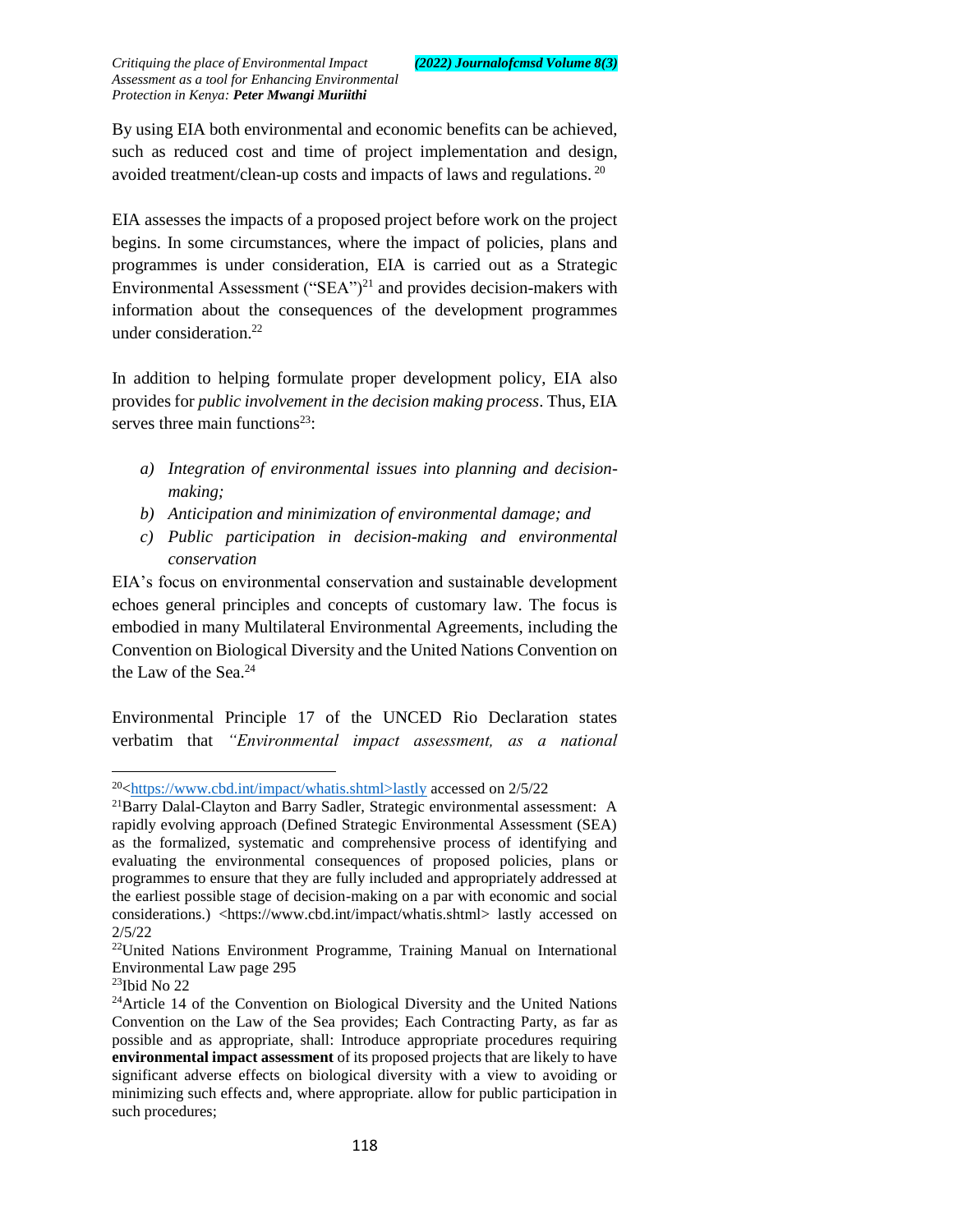*instrument, shall be undertaken for proposed activities that are likely to have a significant adverse impact on the environment and are subject to a decision of a competent national authority."*<sup>25</sup>

Thus, EIA reflects the *"no-harm"* obligation of customary law in the transboundary context.<sup>26</sup> The fundamental components of an EIA would necessarily involve the following stages $27$ :

- a. *Screening* to determine which projects or developments require a full or partial impact assessment study;
- b. *Scoping* to identify which potential impacts are relevant to assess (based on legislative requirements, international conventions, expert knowledge and public involvement), to identify alternative solutions that avoid, mitigate or compensate for adverse impacts on biodiversity (including the option of not proceeding with the development, finding alternative designs or sites which avoid the impacts, incorporating safeguards in the design of the project, or providing compensation for adverse impacts), and finally to derive terms of reference for the impact assessment;
- c. *Assessment and evaluation of impacts and development of alternatives*, to predict and identify the likely environmental impacts of a proposed project or development, including the detailed elaboration of alternatives;
- d. *Reporting the Environmental Impact Statement (EIS) or EIA report*, including an environmental management plan (EMP), and a non-technical summary for the general audience.
- e. *Review of the Environmental Impact Statement (EIS),* based on the terms of reference (scoping) and public (including authority) participation.
- f. *Decision-making* on whether to approve the project or not and under what conditions; and
- g. *Monitoring, compliance, enforcement and environmental auditing.* Monitor whether the predicted impacts and proposed mitigation measures occur as defined in the EMP. Verify the compliance of the proponent with the EMP, to ensure that unpredicted impacts or failed mitigation measures are identified and addressed in a timely fashion.

 $\overline{a}$  $^{25}$  https://www.cbd.int/doc/ref/riodeclaration.shtml#:~:text=Principle%2017,of %20a%20competent%20national%20authority.>lastly accessed on 2/5/22 <sup>26</sup>United Nations Environment Programme, Training Manual on International Environmental Law page 295

 $27$  <https://www.cbd.int/impact/whatis.shtml> lastly accessed on  $2/5/22$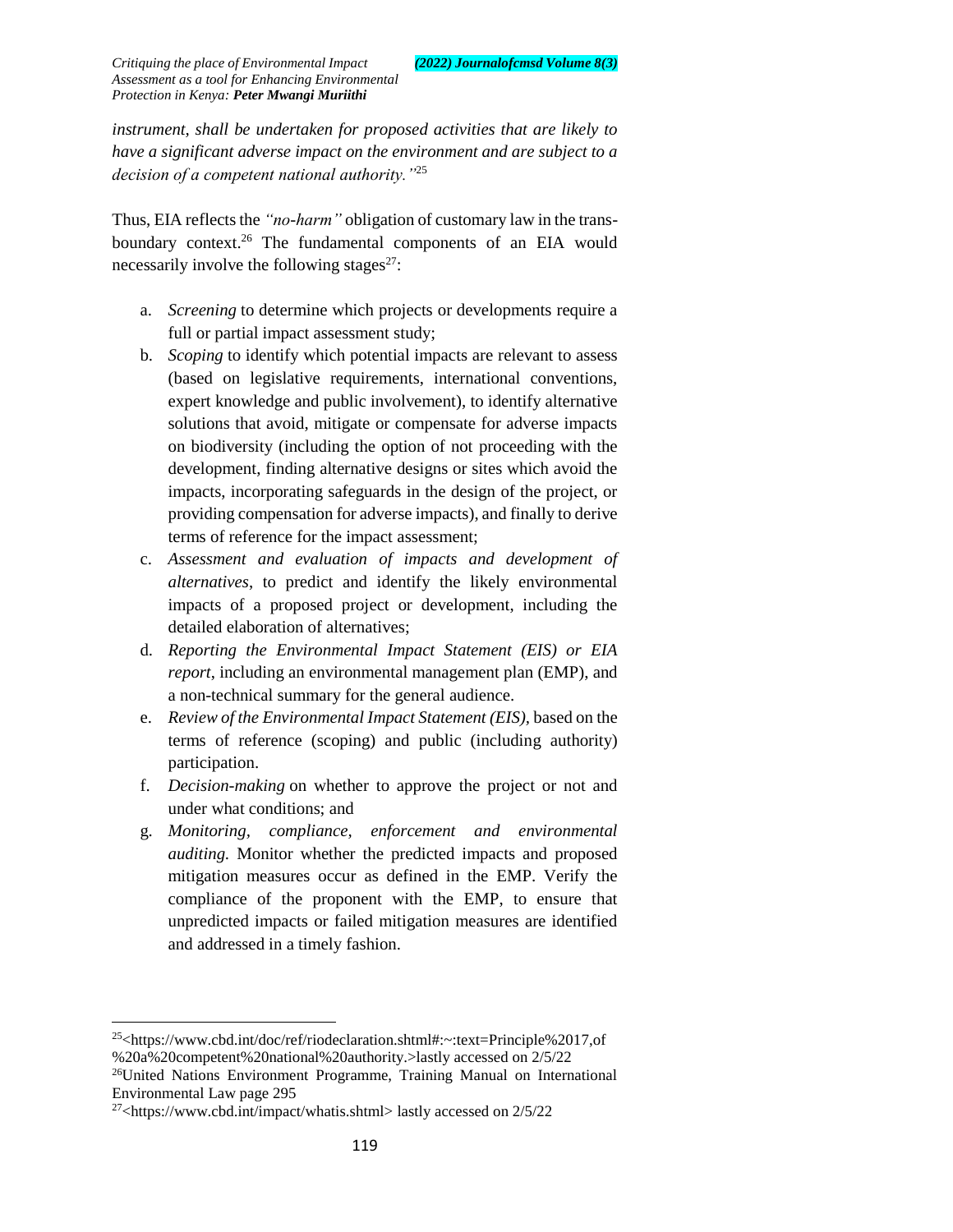However, despite the importance of EIA in environmental protection, it can be a barrier to meaningful public participation. The first barrier that Environmental Impact Assessments (EIA) present is the quality of the information.

Having a look at the EIA reports published by the National Environmental Management Authority will tell you how the reports are presented is wanting. The reports are usually too wordy and this makes it difficult for a layperson to capture the important details. This goes hand in hand with the method used to relay this information. EIA advertisements for the public are mostly done in daily newspapers. <sup>28</sup>

This action faces the problem of inadequate interpretation of the message as a result of English being used and consequently, important aspects of the message are left out. The problem with newspapers is that not all people get access to them, which only worsens the situation. <sup>29</sup>

The second barrier is the language used. Language plays an important role in ensuring that the target audience absorbs the information being relayed. Truth be told, the majority of the people in these communities likely to be affected by the operations are illiterate and if literate, they face difficulties in trying to understand the Queen's Language.

Research has shown that English is used in pamphlets, photos and maps used in public participation events. *"Although English is Kenya's national language and the literacy level maybe 79%, often the message is lost because of inadequate interpretation. Consequently, there is an inadequate explanation of the background and technical material that may help the public to contribute effectively in EIA deliberations*." <sup>30</sup>

It is however my recommendation that to prevent Environmental Impact Assessment from being a barrier to meaningful public participation as pointed out above, the pamphlets, posters, as well as EIA study reports should be written in an indigenous language. $31$  This will help the public

 $\overline{a}$ 

<sup>&</sup>lt;sup>28</sup>Nick Okello Lindsay Beevers Wim Douven & Jan Leentvaar, 'The doing and undoing of public participation during environmental impact assessments in Kenya' (2009) 27(3) *Impact Assessment and Project Appraisal* 222 <sup>29</sup>Ibid No. 28

 $30$ Nick Okello Lindsay Beevers Wim Douven & Jan Leentvaar, 'The doing and undoing of public participation during environmental impact assessments in Kenya' (2009) 27(3) *Impact Assessment and Project Appraisal* 222

 $31$ This is in accordance with, Section 59 of Cap No.8 of 1999 which imposes an obligation upon the National Environment Management Authority to publish the environmental impact assessment study report received from a proponent of a project in at least two newspapers circulating in the area of the project and over the radio a notice.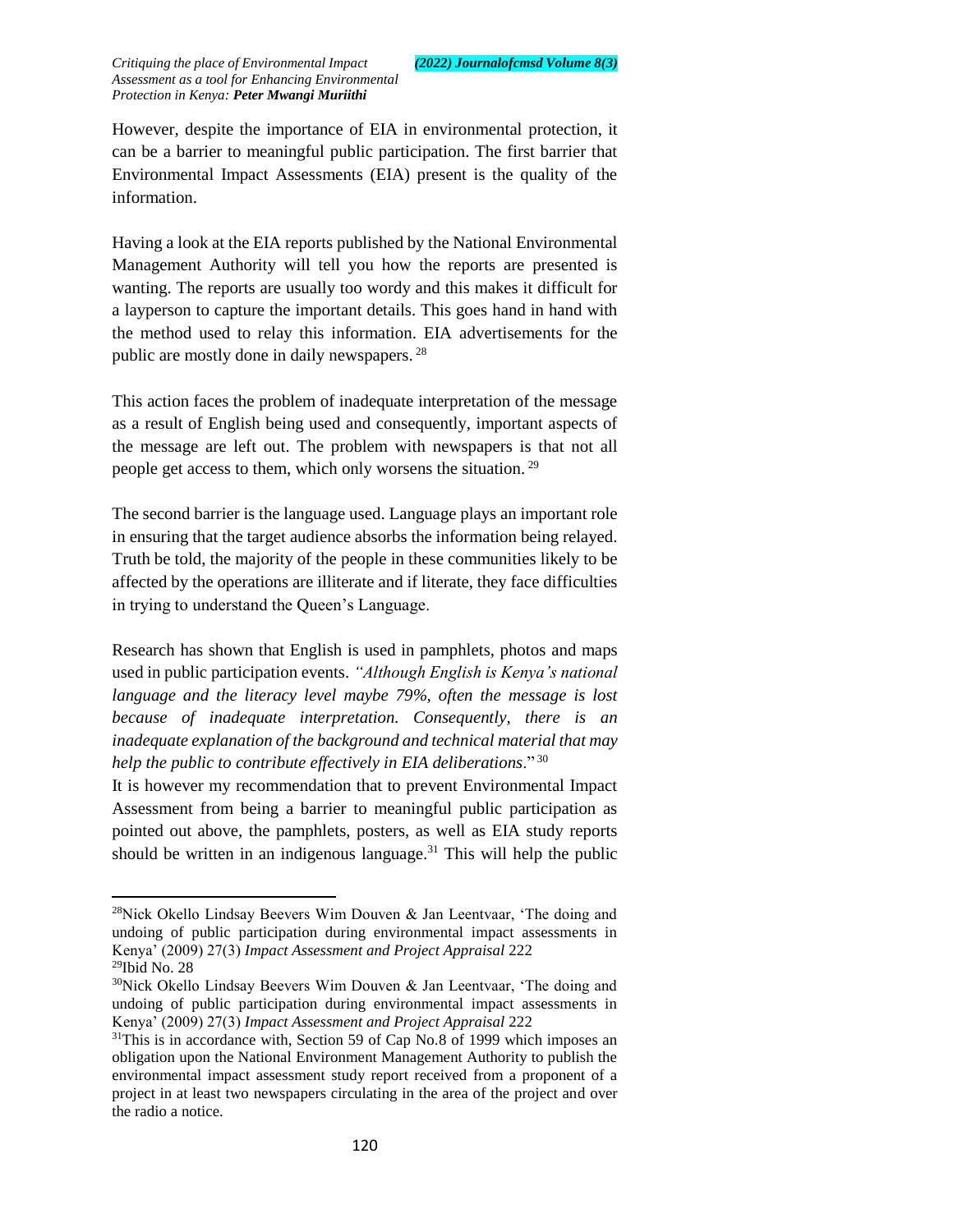digest the information as well as contribute effectively to public participation events. Simple examples and illustrations, especially diagrams should be included as well. Diagrams tend to stick in the mind better than plain text.

## **4.0 Conclusion**

 $\overline{a}$ 

Premised on the foregoing, it is not in doubt the significance of Environmental Impact Assessment as a tool for enhancing environmental protection in Kenya. Environmental Impact Assessment act as a preventive measure to promote environmental protection. The preliminary stage at which Environmental Impact Assessment has to be undertaken in accordance with the law<sup>32</sup> means that it can act as a tool for enhancing environmental protection and upholding the right to a clean and healthy environment as guaranteed under *Article 42 of the Constitution* of Kenya 2010.

<sup>&</sup>lt;sup>32</sup>Section 57A of the Environmental Management and Co-Ordination Act No. 8 of 1999 and Regulation 4 of Environmental (Impact Assessment and Audit) Regulations, 2003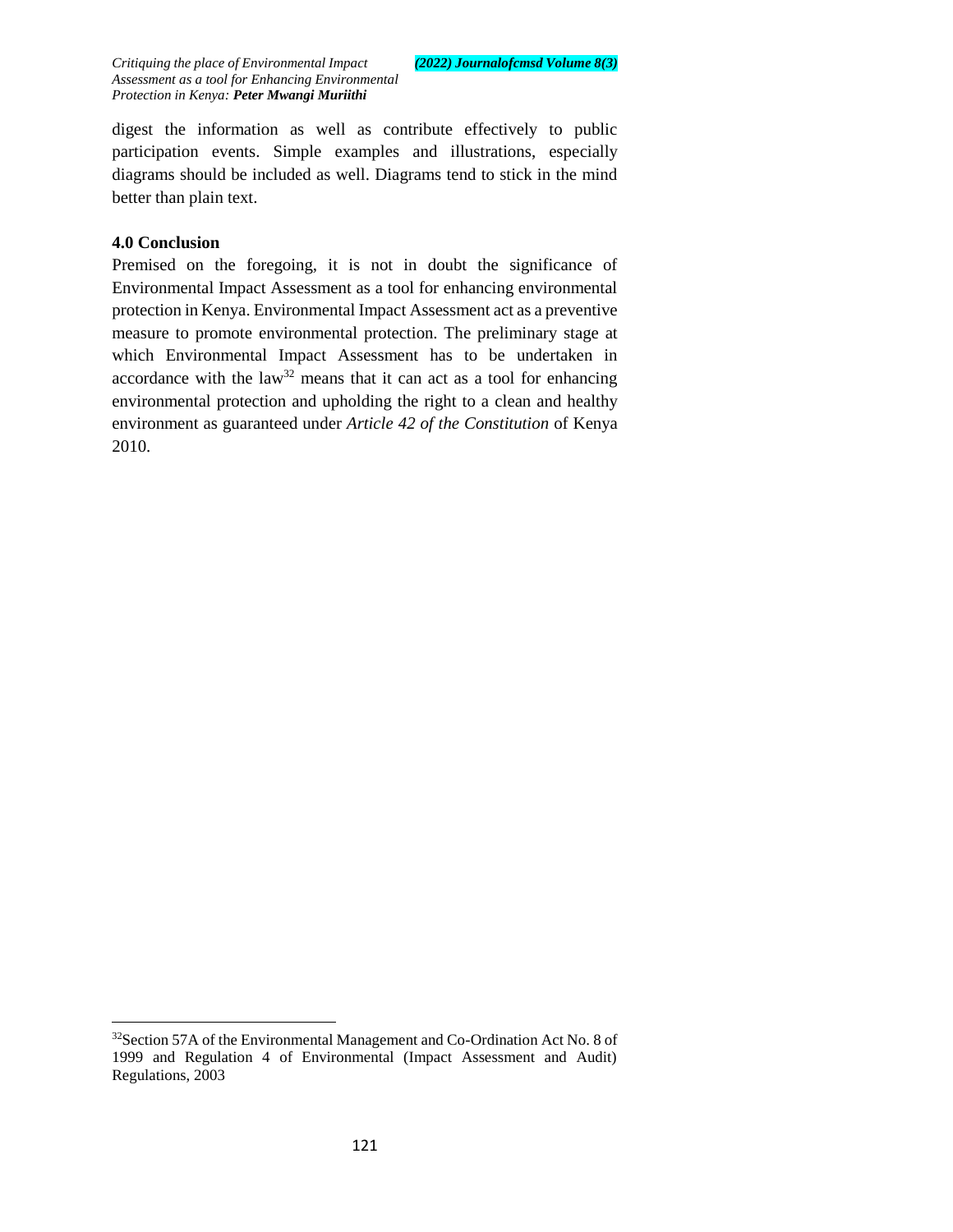## **References**

Barry Dalal-Clayton and Barry Sadler, Strategic environmental assessment: A rapidly evolving approach.

Bryan A. Garner Black's Law Dictionary 9th Edition. Constitution of Kenya 2010. Convention on Biological Diversity and the United Nations Convention on the Law of the Sea.

Convention on Environmental Impact Assessment in a Transboundary Context.

*<https://www.cbd.int/impact/whatis.shtml>*

*<https://www.unep.org/resources/report/environmental-impactassessment-and-strategic-environmental-assessment-towards>*

*<https://www.igi-global.com/dictionary/environmentalprotection/10073>*

*<https://unece.org/fileadmin/DAM/env/eia/documents/legaltexts/Espoo\_ Convention\_authentic\_ENG.pdf>* 

<https://treaties.un.org/Pages/ViewDetails.aspx?src=TREATY&mtdsg\_n o=XXVII-4 b&chapter=27#1><https://www.cbd.int/impact/whatis.shtml>

<https://www.cbd.int/doc/ref/riodeclaration.shtml#:~:text=Principle%201 7,of%20a%20competent%20national%20authority.>

Environmental Management and Co-Ordination Act No. 8 of 1999.

Environmental (Impact Assessment and Audit) Regulations, 2003.

Law Insider Dictionary

<https://www.lawinsider.com/dictionary/environmental-protection> Nick Okello Lindsay Beevers Wim Douven & Jan Leentvaar, 'The doing and undoing of public participation during environmental impact assessments in Kenya' (2009) 27(3) Impact Assessment and Project Appraisal 222

The Law Dictionary.